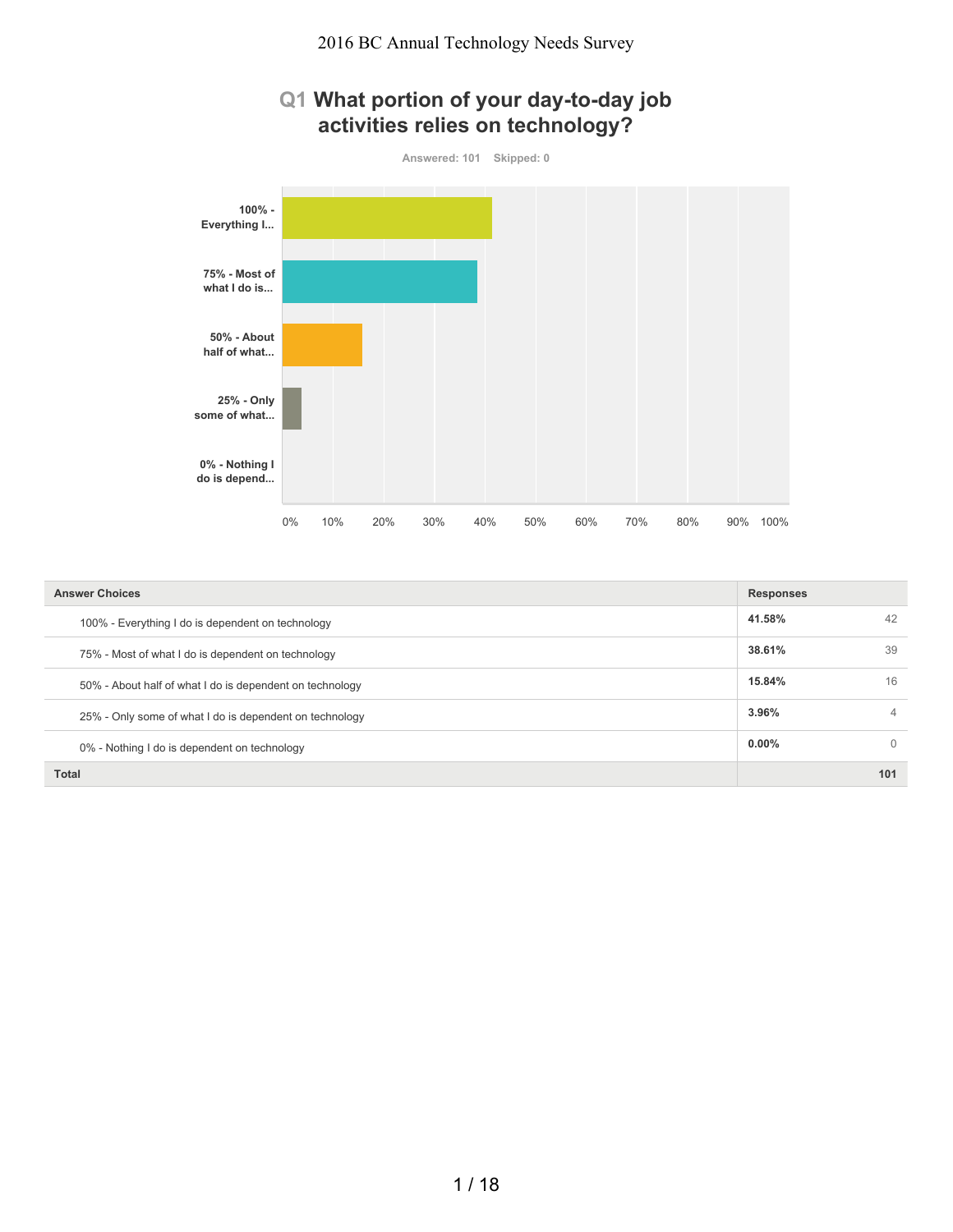

| <b>Answer Choices</b>         | <b>Responses</b> |
|-------------------------------|------------------|
| Desktop Computer              | 95<br>95.00%     |
| Laptop Computer               | 28<br>28.00%     |
| Tablet                        | 5.00%<br>5       |
| Projector                     | 56.00%<br>56     |
| <b>Total Respondents: 100</b> |                  |

| #  | Other (please specify)                                                 | <b>Date</b>       |
|----|------------------------------------------------------------------------|-------------------|
|    | Doc Camera                                                             | 4/7/2016 3:54 PM  |
| 2  | Printer, remote clicker, flash drives                                  | 4/6/2016 8:03 PM  |
| 3  | i pad, mac laptop                                                      | 4/6/2016 2:44 PM  |
| 4  | I have my own tablet that I use daily.                                 | 4/6/2016 11:47 AM |
| 5  | doc cam                                                                | 4/6/2016 8:29 AM  |
| 6  | digital microscope video camera, smart board, document camera          | 4/5/2016 4:19 PM  |
|    | electronic music keyboards                                             | 4/5/2016 3:49 PM  |
| 8  | Printer / Plotter, Scanner                                             | 4/5/2016 2:21 PM  |
| 9  | Document Camera, language learning software                            | 4/5/2016 1:23 PM  |
| 10 | The televisions in the humanities classrooms                           | 4/5/2016 12:13 PM |
| 11 | Doc camera                                                             | 4/5/2016 12:00 PM |
| 12 | Doc cam. Student laptops, thin clients, computers, and printer/copiers | 4/5/2016 11:27 AM |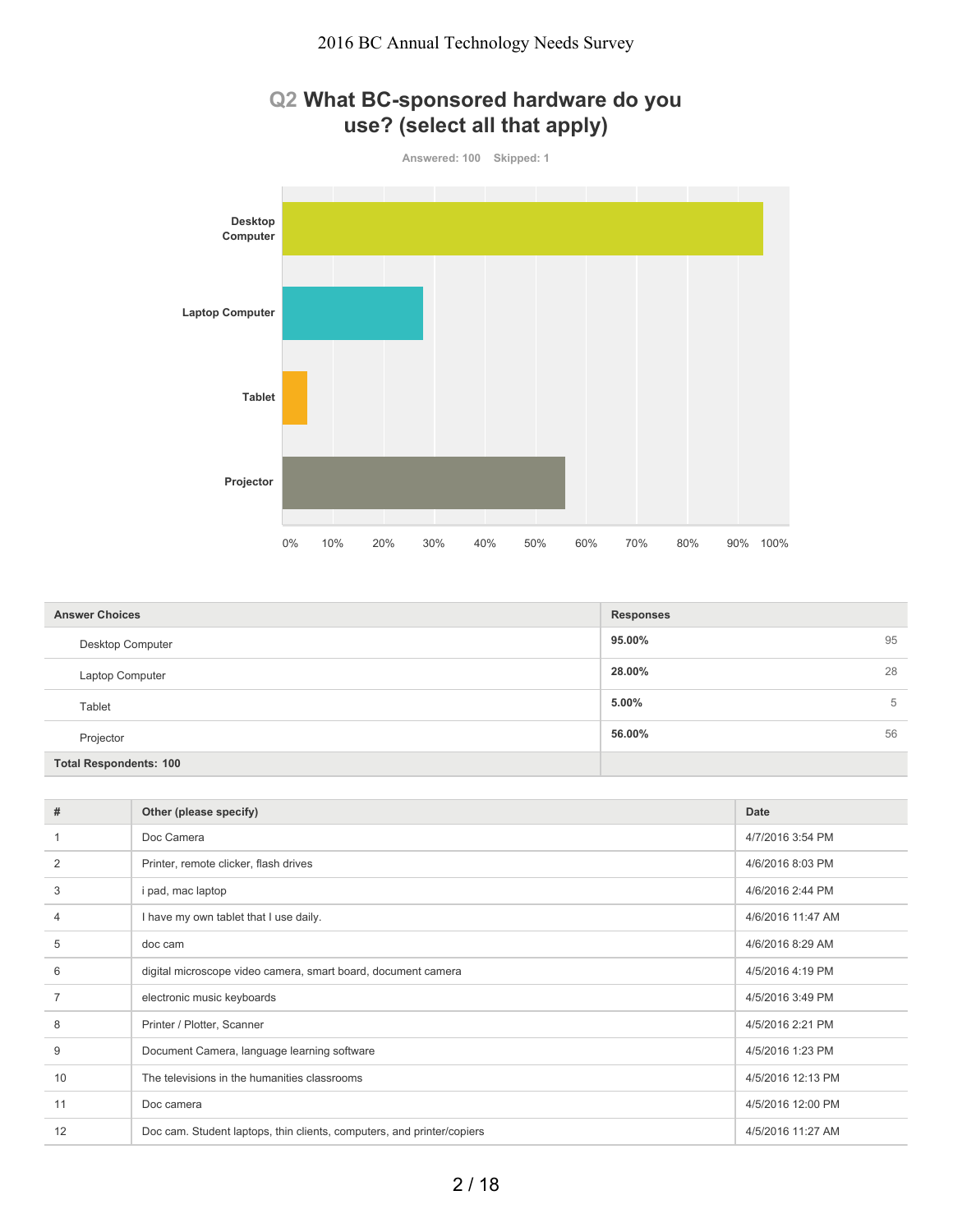| 13 | classroom technologies                                                                       | 4/5/2016 11:03 AM |
|----|----------------------------------------------------------------------------------------------|-------------------|
| 14 | Printer                                                                                      | 4/5/2016 10:23 AM |
| 15 | CAD Software, Remote clicker, Digital manufacturing tools, Printing devices, measuring tools | 4/5/2016 8:01 AM  |
| 16 | Document Camera                                                                              | 4/5/2016 7:40 AM  |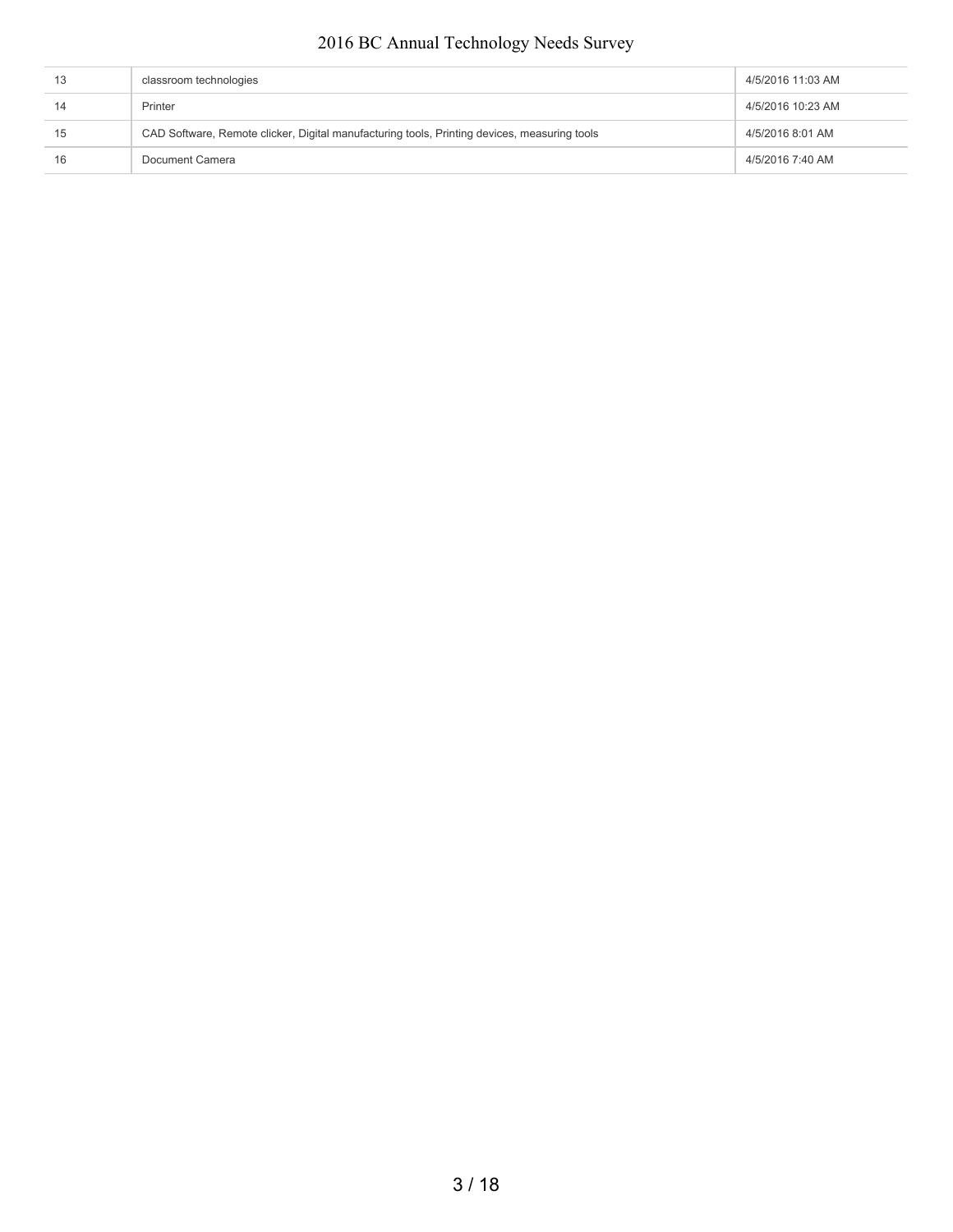# **Q3 What personal hardware do you bring from home to use in your classroom or office? And how many hours per week do you use the technology?**



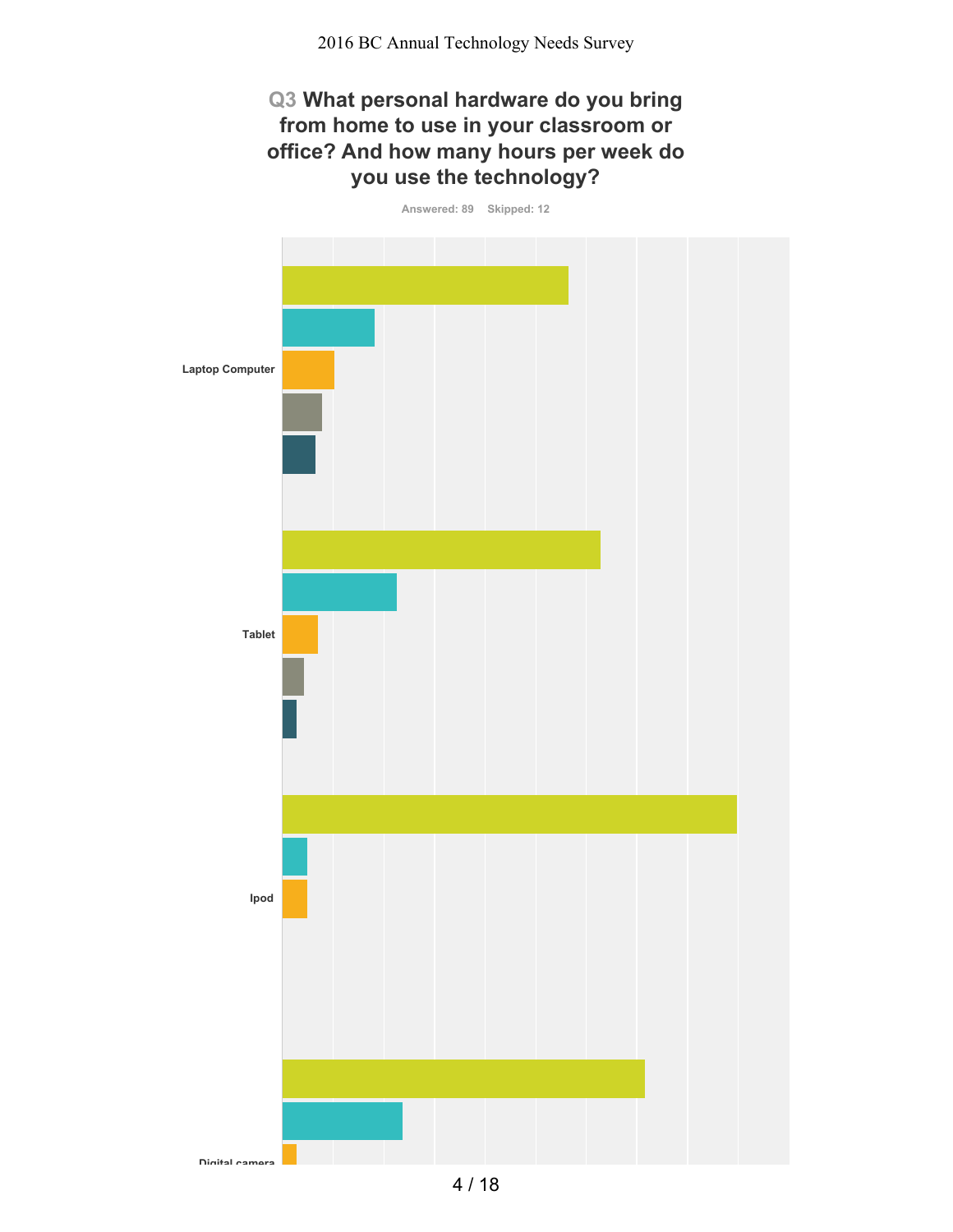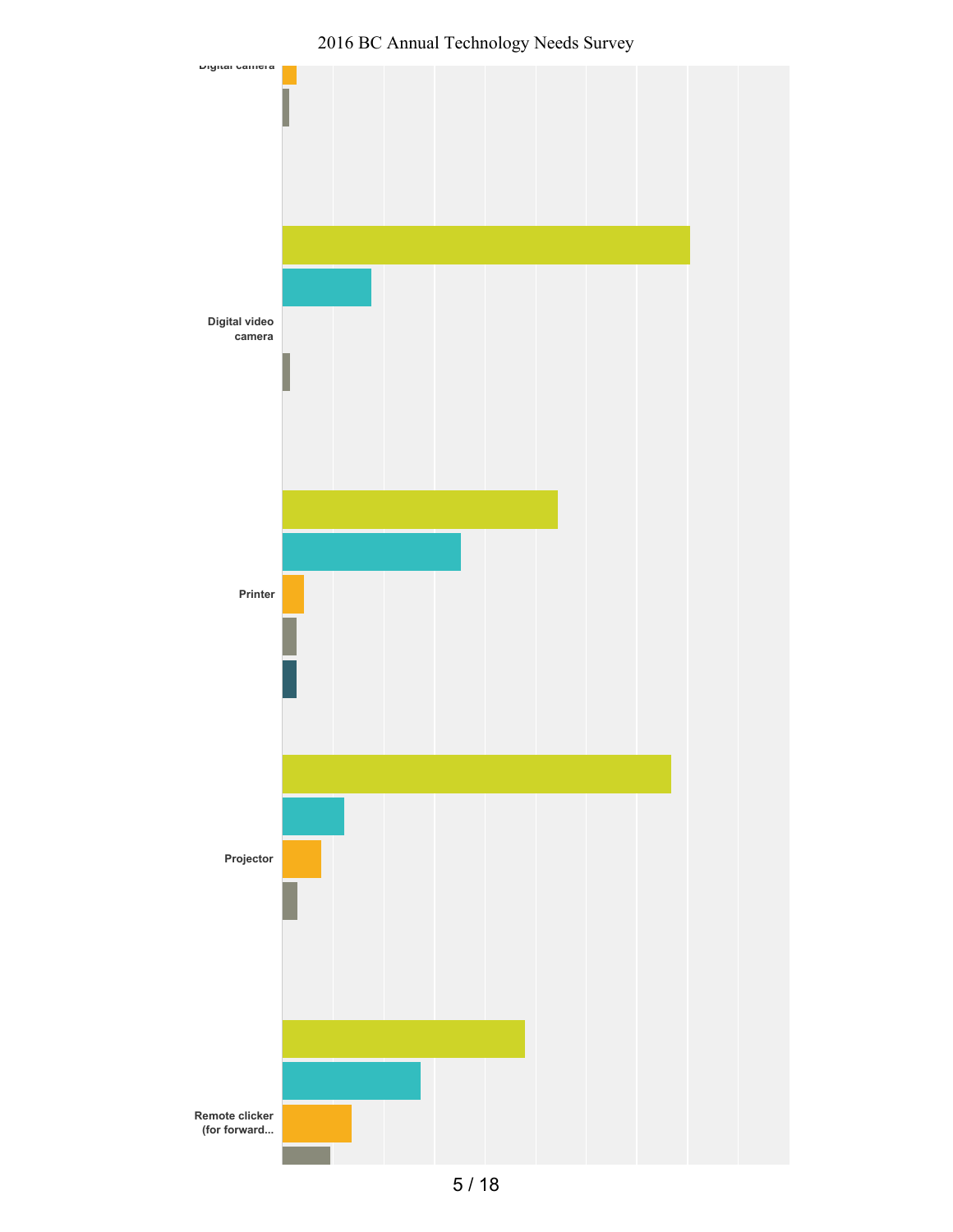

30 or more hours/week

|                                                   | Don't<br><b>Use</b> | $0 - 9$<br>hours/week | $10 - 19$<br>hours/week | $20 - 29$<br>hours/week | 30 or more<br>hours/week | Total |
|---------------------------------------------------|---------------------|-----------------------|-------------------------|-------------------------|--------------------------|-------|
| Laptop Computer                                   | 56.58%              | 18.42%                | 10.53%                  | 7.89%                   | 6.58%                    |       |
|                                                   | 43                  | 14                    | 8                       | 6                       | 5                        | 76    |
| Tablet                                            | 62.86%              | 22.86%                | 7.14%                   | 4.29%                   | 2.86%                    |       |
|                                                   | 44                  | 16                    | 5                       | 3                       | 2                        | 70    |
| Ipod                                              | 89.83%              | 5.08%                 | 5.08%                   | $0.00\%$                | $0.00\%$                 |       |
|                                                   | 53                  | 3                     | 3                       | $\mathbf{0}$            | $\Omega$                 | 59    |
| Digital camera                                    | 71.64%              | 23.88%                | 2.99%                   | 1.49%                   | $0.00\%$                 |       |
|                                                   | 48                  | 16                    | $\overline{2}$          |                         | $\Omega$                 | 67    |
| Digital video camera                              | 80.65%              | 17.74%                | $0.00\%$                | 1.61%                   | $0.00\%$                 |       |
|                                                   | 50                  | 11                    | 0                       |                         | $\Omega$                 | 62    |
| Printer                                           | 54.41%              | 35.29%                | 4.41%                   | 2.94%                   | 2.94%                    |       |
|                                                   | 37                  | 24                    | 3                       | $\overline{2}$          | $\overline{2}$           | 68    |
| Projector                                         | 76.92%              | 12.31%                | 7.69%                   | 3.08%                   | $0.00\%$                 |       |
|                                                   | 50                  | 8                     | 5                       | $\overline{2}$          | $\Omega$                 | 65    |
| Remote clicker (for forwarding PowerPoint slides, | 47.95%              | 27.40%                | 13.70%                  | 9.59%                   | 1.37%                    |       |
| $etc.$ )                                          | 35                  | 20                    | 10                      | $\overline{7}$          |                          | 73    |

| # | Other (please specify)                                 | Date              |
|---|--------------------------------------------------------|-------------------|
|   | Monitior, keyboard and mouse--30 or more hours a week. | 4/11/2016 6:38 PM |
| 2 | Cell Phone                                             | 4/6/2016 9:37 AM  |
|   | <b>Thumb Drives</b>                                    | 4/5/2016 5:01 PM  |
| 4 | Phone with apps/portable speaker                       | 4/5/2016 3:49 PM  |
| 5 | Phone (texting students/facetime)                      | 4/5/2016 9:05 AM  |
|   |                                                        |                   |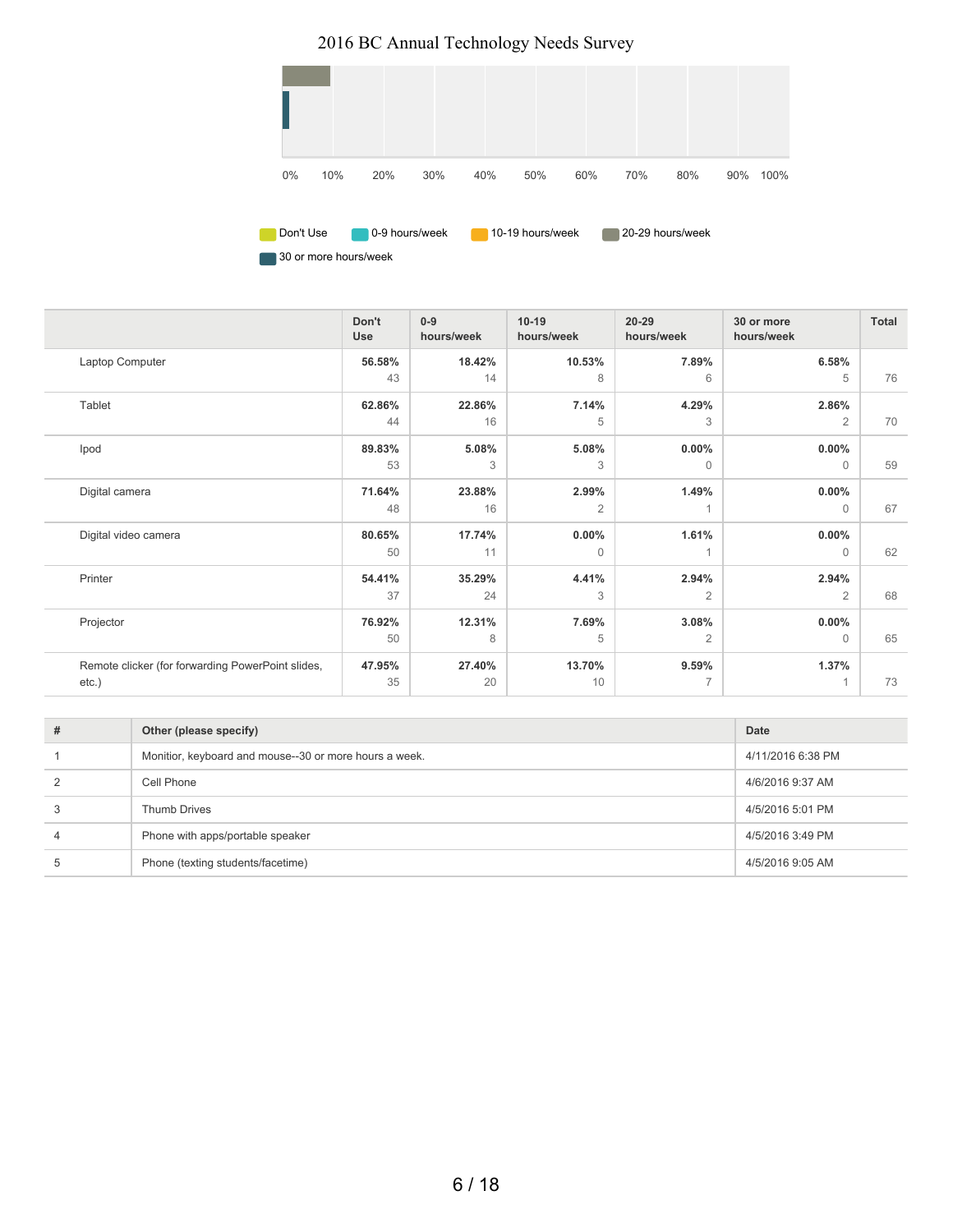

# **Q4 What software do you use?**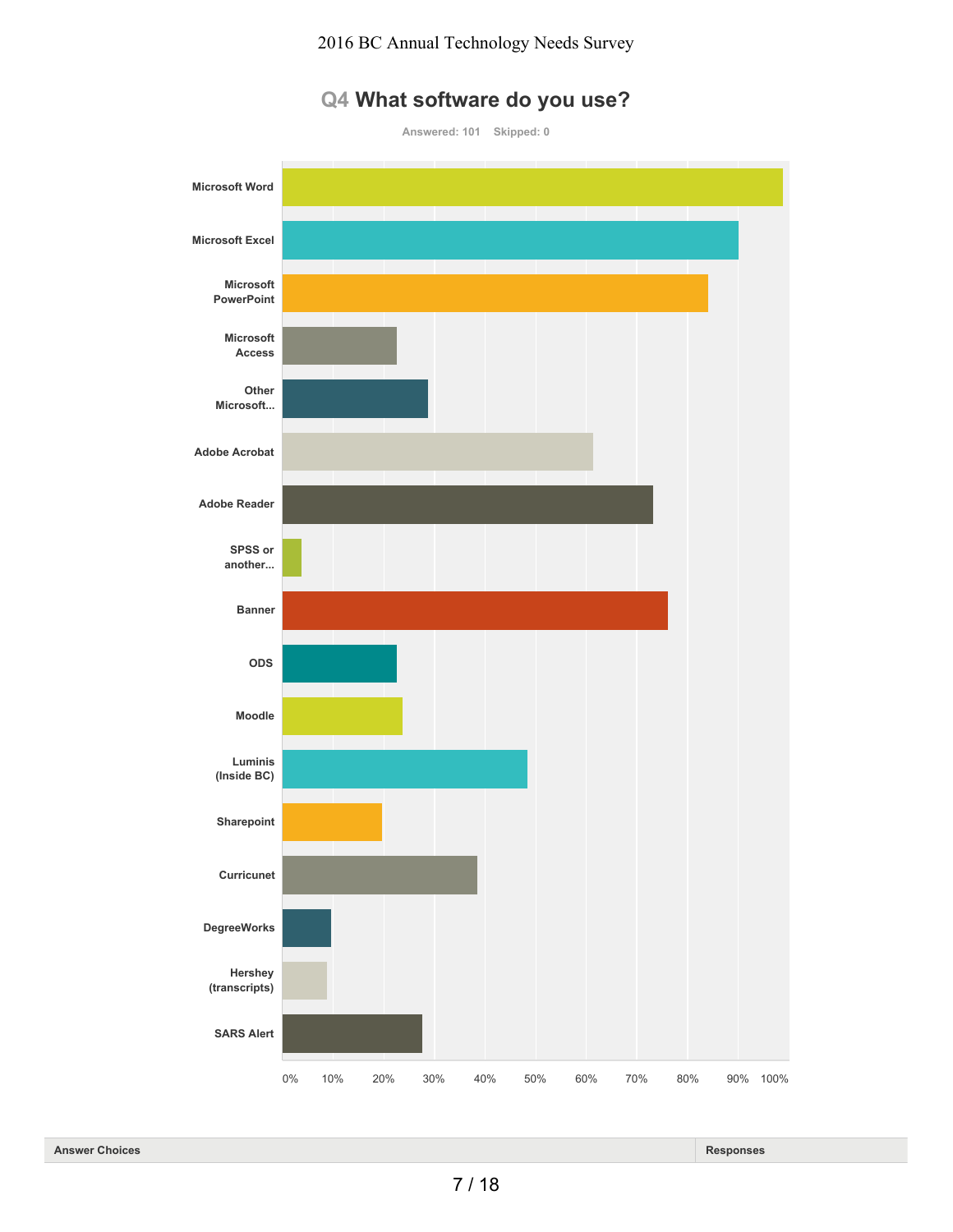| 2016 BC Annual Technology Needs Survey |  |  |  |
|----------------------------------------|--|--|--|
|----------------------------------------|--|--|--|

| Microsoft Word                               | 99.01% | 100            |
|----------------------------------------------|--------|----------------|
| Microsoft Excel                              | 90.10% | 91             |
| Microsoft PowerPoint                         | 84.16% | 85             |
| Microsoft Access                             | 22.77% | 23             |
| Other Microsoft Office Applications          | 28.71% | 29             |
| Adobe Acrobat                                | 61.39% | 62             |
| Adobe Reader                                 | 73.27% | 74             |
| SPSS or another statistical software package | 3.96%  | $\overline{4}$ |
| Banner                                       | 76.24% | 77             |
| ODS                                          | 22.77% | 23             |
| Moodle                                       | 23.76% | 24             |
| Luminis (Inside BC)                          | 48.51% | 49             |
| Sharepoint                                   | 19.80% | 20             |
| Curricunet                                   | 38.61% | 39             |
| DegreeWorks                                  | 9.90%  | 10             |
| Hershey (transcripts)                        | 8.91%  | 9              |
| <b>SARS Alert</b>                            | 27.72% | 28             |
| <b>Total Respondents: 101</b>                |        |                |

| #  | Assistive Technology (please specify)       | Date              |
|----|---------------------------------------------|-------------------|
|    | Read write gold and jaws                    | 4/12/2016 4:54 PM |
| 2  | Outlook!                                    | 4/11/2016 6:38 PM |
| 3  | Web Assign online homework                  | 4/6/2016 8:29 AM  |
| 4  | adobe photoshop, various animation programs | 4/5/2016 5:40 PM  |
| 5  | all                                         | 4/5/2016 4:36 PM  |
| 6  | Autodesk suite                              | 4/5/2016 2:21 PM  |
|    | My BanWeb                                   | 4/5/2016 11:01 AM |
| 8  | JAWS, Kurtzweil, Zoom text                  | 4/5/2016 9:36 AM  |
| 9  | Remind.com                                  | 4/5/2016 9:05 AM  |
| 10 | Ubuntu and FOSS whenever possible           | 4/5/2016 7:54 AM  |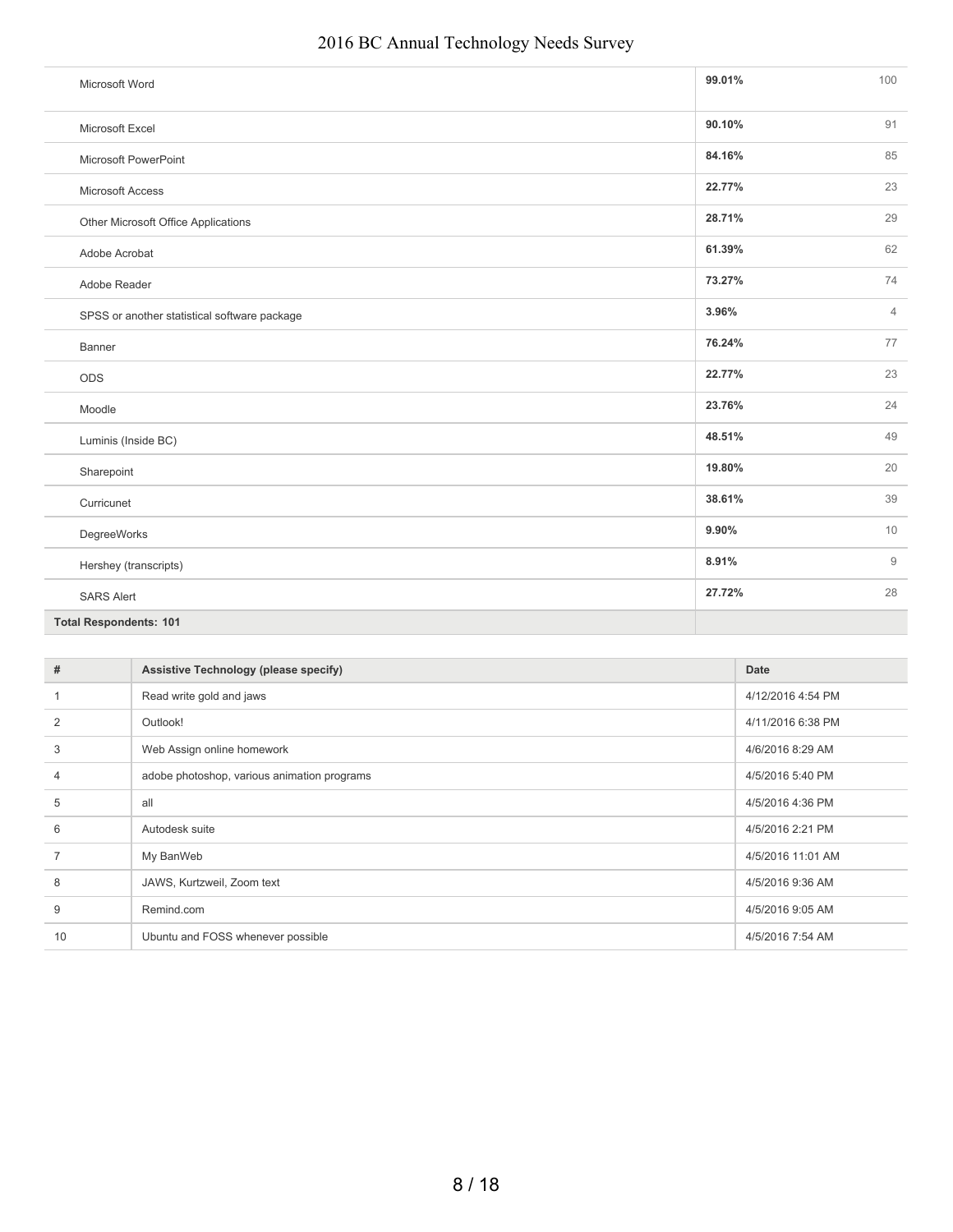#### **Q5 How much do you agree or disagree with the following statements?**

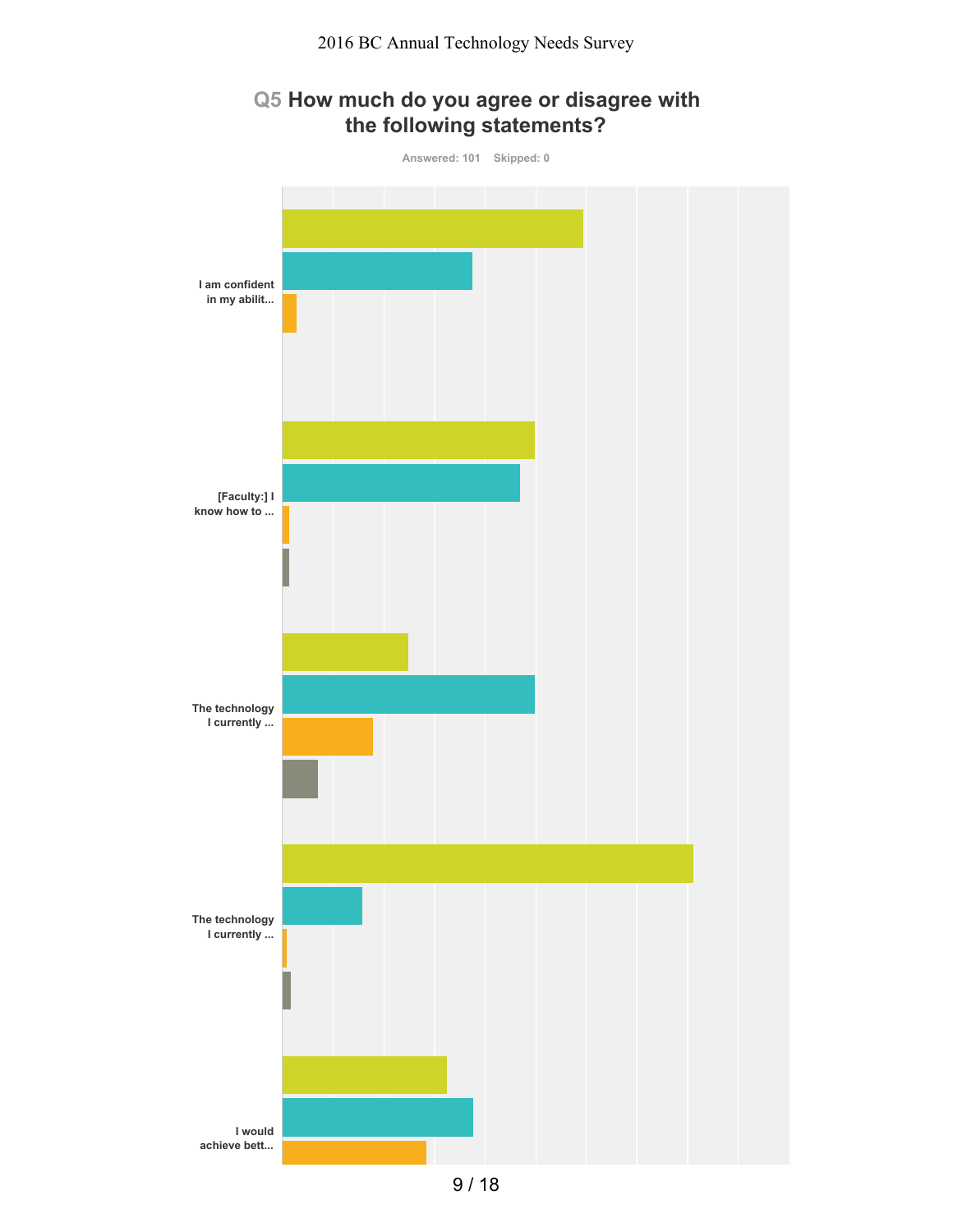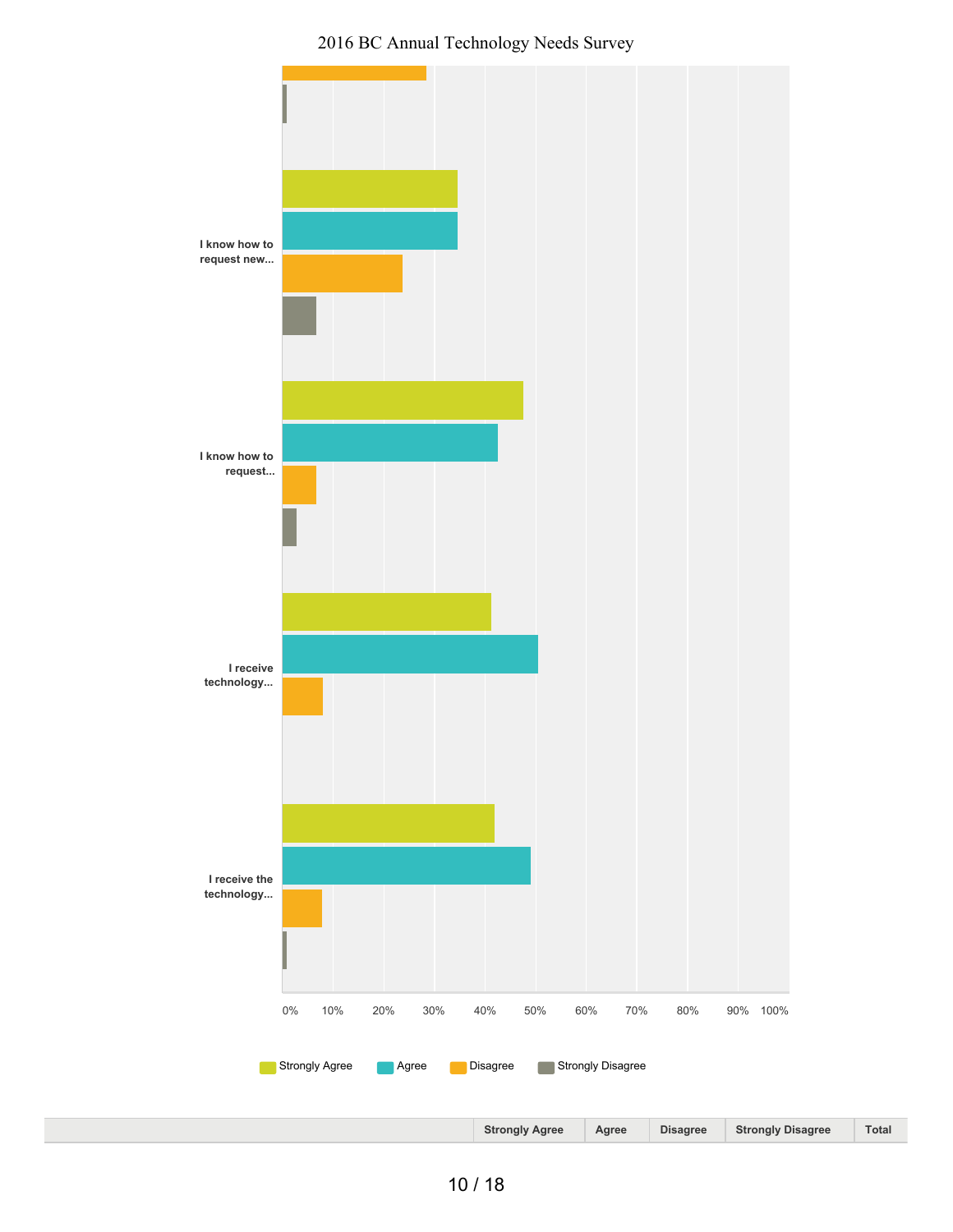| I am confident in my ability to use the technology I currently use  | 59.41% | 37.62% | 2.97%  | 0.00%          |     |
|---------------------------------------------------------------------|--------|--------|--------|----------------|-----|
|                                                                     | 60     | 38     | 3      | $\Omega$       | 101 |
| [Faculty:] I know how to use technology to achieve my course SLOs   | 50.00% | 47.06% | 1.47%  | 1.47%          |     |
|                                                                     | 34     | 32     |        |                | 68  |
| The technology I currently use is up-to-date and well-maintained    | 25.00% | 50.00% | 18.00% | 7.00%          |     |
|                                                                     | 25     | 50     | 18     | $\overline{7}$ | 100 |
| The technology I currently use is imperative to my job function     | 81.19% | 15.84% | 0.99%  | 1.98%          |     |
|                                                                     | 82     | 16     |        | $\overline{2}$ | 101 |
| I would achieve better outcomes if I had new or improved technology | 32.65% | 37.76% | 28.57% | 1.02%          |     |
|                                                                     | 32     | 37     | 28     |                | 98  |
| I know how to request new technology                                | 34.65% | 34.65% | 23.76% | 6.93%          |     |
|                                                                     | 35     | 35     | 24     | $\overline{7}$ | 101 |
| I know how to request technology support                            | 47.52% | 42.57% | 6.93%  | 2.97%          |     |
|                                                                     | 48     | 43     |        | 3              | 101 |
| I receive technology support when I request it                      | 41.41% | 50.51% | 8.08%  | 0.00%          |     |
|                                                                     | 41     | 50     | 8      | $\Omega$       | 99  |
| I receive the technology support I need                             | 42.00% | 49.00% | 8.00%  | 1.00%          |     |
|                                                                     | 42     | 49     | 8      |                | 100 |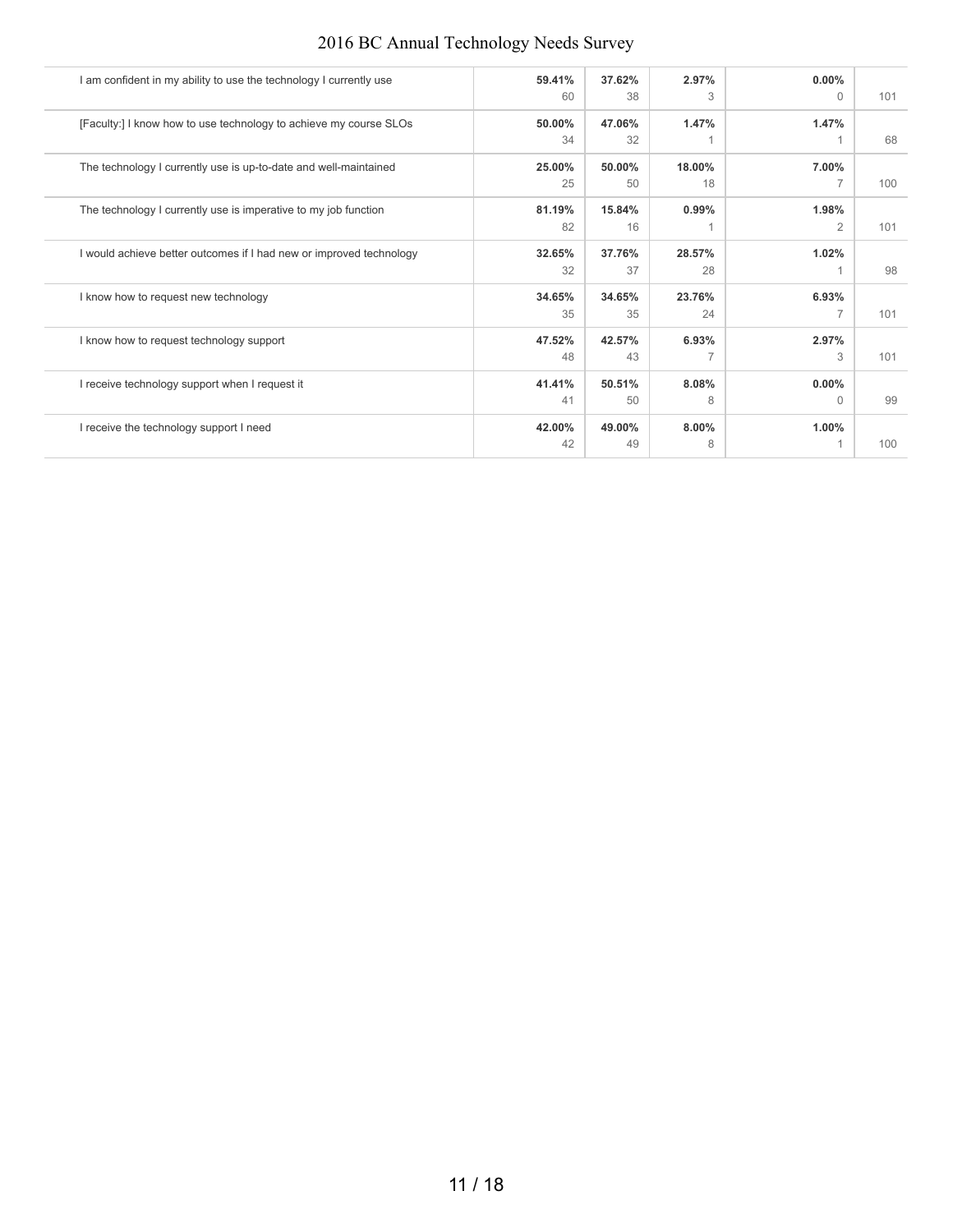# **Q6 If you think you would benefit from new technology, please explain.(Please be specific: what technology do you think should be obtained? How would that technology help you in your job? How is it different from technology currently in use?)**

**Answered: 47 Skipped: 54**

| #              | <b>Responses</b>                                                                                                                                                                                                                                                                                                                                                                                                                                                                                                                                                                              | <b>Date</b>        |
|----------------|-----------------------------------------------------------------------------------------------------------------------------------------------------------------------------------------------------------------------------------------------------------------------------------------------------------------------------------------------------------------------------------------------------------------------------------------------------------------------------------------------------------------------------------------------------------------------------------------------|--------------------|
| 1              | I believe that BC could benefit to purchasing sets of clickers or edevices for students to check out. Similar to using the<br>calculators. The students are using funds to purchase items that differ from each class. If we can guarantee high<br>speed internet, we could use ipods, or edevices in all the classes and bypass clickers. I use technology in my class, I<br>find that wifi access is sometimes a problem. The students like using their edevices and for those who don't have<br>themit would be good to have a place to check them out. Ipods are not costly and use wifi. | 4/13/2016 2:59 PM  |
| 2              | We will be receiving new computers which will greatly benefit student learning.                                                                                                                                                                                                                                                                                                                                                                                                                                                                                                               | 4/12/2016 4:54 PM  |
| 3              | My computer is older and slower so I would benefit from an update of equipment                                                                                                                                                                                                                                                                                                                                                                                                                                                                                                                | 4/12/2016 2:02 PM  |
| 4              | Currently dependent on overhead projector. Room 115 Projector already instill permanently. Room 113 Projector<br>needs to be wheeled into classroom and returned to storage at the of day. Concerned about theft if classroom not<br>locked up.                                                                                                                                                                                                                                                                                                                                               | 4/12/2016 12:52 PM |
| 5              | If my computer ran faster, if Schedule Plus ran faster, and if InsideBC were not sooooooo slow, I could get things done<br>more quickly. I am not sure what technology (more memory, maybe?) would make these things happen, but that is<br>what I need.                                                                                                                                                                                                                                                                                                                                      | 4/11/2016 6:38 PM  |
| 6              | Maybe Screen instead of TVs in the Humanities                                                                                                                                                                                                                                                                                                                                                                                                                                                                                                                                                 | 4/9/2016 4:36 PM   |
| $\overline{7}$ | Yes - replacement computer in Chemistry Lab SE12 & 18. It is used for Power Point lectures and internet work with<br>the students. The current computers literally take 30 min to boot up, log into and display the BC website and is very<br>slow to process anything.                                                                                                                                                                                                                                                                                                                       | 4/7/2016 3:54 PM   |
| 8              | The monitors in my classroom (SE-45) are somewhat old and angled in such a way that they are hard to see from the<br>back of the room. I spoke with an IT rep (Kristin Rabe) about the possibility of replacing them with a projector, but<br>based on the room layout there are limited options to put them in. Perhaps the best thing to do is obtain larger<br>monitors and angle them differently to better display the PowerPoint presentation to students during class.                                                                                                                 | 4/7/2016 2:01 PM   |
| 9              | A higher quality scanner would provide more efficient use of my time and provide higher quality scans for archival<br>items. Faster networking service would make my time using internet and accessing network drives more efficient.                                                                                                                                                                                                                                                                                                                                                         | 4/7/2016 8:13 AM   |
| 10             | I was told I will be issued a laptop, and it would be beneficial so I could work at home if necessary.                                                                                                                                                                                                                                                                                                                                                                                                                                                                                        | 4/6/2016 5:02 PM   |
| 11             | Improved technology such as a replacement for Luminuswhich doesn't work with internet explorer on the student<br>side. Continually have to explain it isn't my document, it is the browser.                                                                                                                                                                                                                                                                                                                                                                                                   | 4/6/2016 2:44 PM   |
| 12             | docureader/document cam? in SE7 would be helpful                                                                                                                                                                                                                                                                                                                                                                                                                                                                                                                                              | 4/6/2016 11:03 AM  |
| 13             | A better ODS system that does not have so many downs OR maybe its the banner system and as a result the ODS<br>system is affected. Example: When we do our student tagging on Banner it is suppose to reflect on ODS, ODS is<br>where we see the students who were tagged. But when we go to ODS it does not match what we had tagged. Then<br>we go back on Banner and it indicates that the student is tagged. The problem with this is that the data that gets<br>reported to t he state is that on ODS.                                                                                   | 4/6/2016 9:37 AM   |
| 14             | Just a regular need for updated equipment                                                                                                                                                                                                                                                                                                                                                                                                                                                                                                                                                     | 4/5/2016 5:40 PM   |
| 15             | If the college would provide Thumb Drives to all faculty. (This would allow the IT to provide trusted equipment.) I<br>would like to have a Remote Mouse / Pointer available for use in class rooms. I would like to have an "air card" for<br>internet access off-campus. (I teach at the High School in Delano for B.C.) I would like to have a Lap Top available to<br>"borrow" off campus. (We used to have such.)                                                                                                                                                                        | 4/5/2016 5:01 PM   |
| 16             | Remote clickers that the college provides would be great. Adobe on my desktop so documents can be created and<br>revised- not just "read".                                                                                                                                                                                                                                                                                                                                                                                                                                                    | 4/5/2016 4:33 PM   |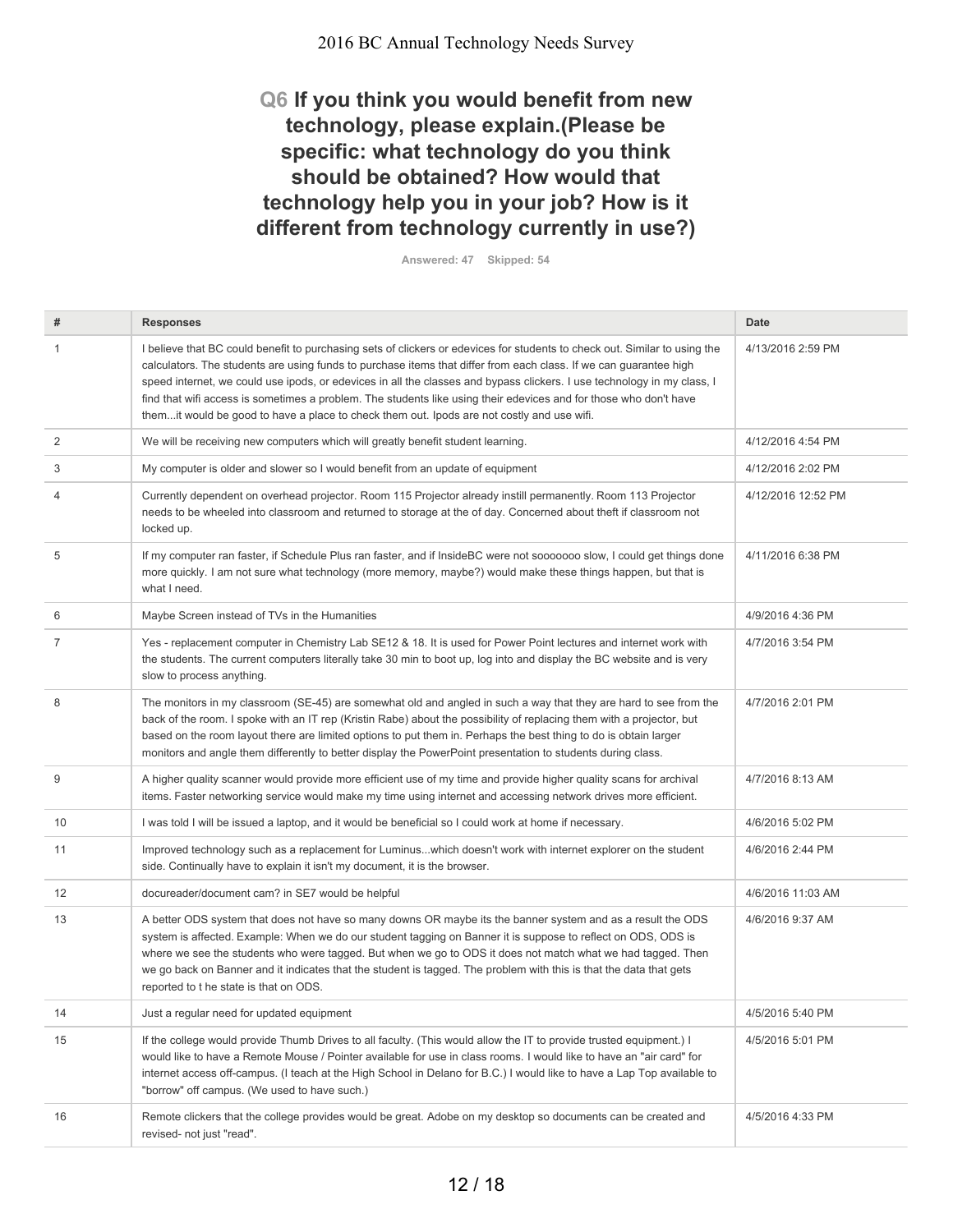| 17 | I need clickers all around to take roll call and give pop quizzes that can be used to "motivate" students to attend<br>classes more regularly.                                                                                                                                                                                                                                                                                                                                                                                                                                                                                                                                                                                                                                                                                                                                                                                                                    | 4/5/2016 4:19 PM  |
|----|-------------------------------------------------------------------------------------------------------------------------------------------------------------------------------------------------------------------------------------------------------------------------------------------------------------------------------------------------------------------------------------------------------------------------------------------------------------------------------------------------------------------------------------------------------------------------------------------------------------------------------------------------------------------------------------------------------------------------------------------------------------------------------------------------------------------------------------------------------------------------------------------------------------------------------------------------------------------|-------------------|
| 18 | Bakersfield College students do not have regular use of computer technologies and the labs are tough for students to<br>get into. I believe that BC should consider purchasing departmental based lap top "check out" carts. CTE monies<br>could be used. That would be one way to increase student exposure to needed software and hardware.                                                                                                                                                                                                                                                                                                                                                                                                                                                                                                                                                                                                                     | 4/5/2016 3:43 PM  |
| 19 | yes                                                                                                                                                                                                                                                                                                                                                                                                                                                                                                                                                                                                                                                                                                                                                                                                                                                                                                                                                               | 4/5/2016 3:17 PM  |
| 20 | I could use training in the CNC controller in the woodworking lab (IT1). I have not yet asked for training because I am<br>very busy with other projects. If I was able to use this machine, I would be able to incorporate current manufacturing<br>techniques in the wood classes.                                                                                                                                                                                                                                                                                                                                                                                                                                                                                                                                                                                                                                                                              | 4/5/2016 2:21 PM  |
| 21 | The computers in the classrooms need to be updated. The current ones upload slowly and sometimes videos will not<br>run on the computer do to the ancientness of the technology.                                                                                                                                                                                                                                                                                                                                                                                                                                                                                                                                                                                                                                                                                                                                                                                  | 4/5/2016 2:01 PM  |
| 22 | I would like a set of chromebooks for the classroom that students could write on in class because we often cannot get<br>into the language lab because it is occupied by other classes. Many students don't have computers or internet at<br>home and have to rush to work instead of stay at the library to write. If they could start writing in class, that would help.<br>Also, smartboards would be useful so that students could interact with the information projected on the board more<br>immediately and instruction would be more engaging.                                                                                                                                                                                                                                                                                                                                                                                                           | 4/5/2016 1:23 PM  |
| 23 | I believe smart boards would be beneficial to students, assuming I can save all the work from the board and upload<br>the images online (like to Moodle) for students to review or catch up if they had missed class.                                                                                                                                                                                                                                                                                                                                                                                                                                                                                                                                                                                                                                                                                                                                             | 4/5/2016 12:13 PM |
| 24 | computer system is now ten years old and could fail at any time.                                                                                                                                                                                                                                                                                                                                                                                                                                                                                                                                                                                                                                                                                                                                                                                                                                                                                                  | 4/5/2016 12:12 PM |
| 25 | I am satisfied with my up-to-date technology on my computer.                                                                                                                                                                                                                                                                                                                                                                                                                                                                                                                                                                                                                                                                                                                                                                                                                                                                                                      | 4/5/2016 11:43 AM |
| 26 | I would benifit greatly from a smart board in the shop area of the automotive technology shop                                                                                                                                                                                                                                                                                                                                                                                                                                                                                                                                                                                                                                                                                                                                                                                                                                                                     | 4/5/2016 11:38 AM |
| 27 | Currently I have two lab computers installed in my automotive lab. This creates a large bottle neck in my students<br>ability to complete lab assignments because computer information is a necessity to repair modern vehicles and they<br>are used every day. In order to increase the student learning and better aid my students in achieving the SLO's for the<br>course I have two requests. Install more computers stations in my lab (I do have the space for that) and Install a<br>shared printer for IT3 and IT4. This will reduce the bottle neck in multiple ways. There will be more work stations for<br>students to look up critical repair information. Having a printer will allow us to print repair information a walk it over to<br>the vehicle freeing up the computers. If it would be possible to acquire laptops that could access service information<br>wirelessly the that would also resolve this issue as well.                     | 4/5/2016 11:19 AM |
| 28 | The desktop computer that I use is very slow and impedes the processing time I sometimes need to perform a task or<br>to prepare for classes. The monitor I use should be updated to display a bigger screen with more capacity to capture<br>content.                                                                                                                                                                                                                                                                                                                                                                                                                                                                                                                                                                                                                                                                                                            | 4/5/2016 11:08 AM |
| 29 | When I am assigned to classrooms that are outside of my building I am often assigned to places that don't have the<br>technologies I need. I need classrooms that have wifi. I regularly ask students to look information up on their phones,<br>especially for the class that I use a free open-source text for. I cannot, in good conscience, do this in classrooms that<br>don't have wifi (No classroom in Language Arts, where our other assigned classrooms are, seems to have wifi) I need<br>classrooms that have a computer with separate monitor as well as a large screen TV or projector. I need classrooms<br>where the computer can be rolled out to close to the center of the room so students can view the monitor while they<br>speak instead of turning away from the audience to look at the big screen.                                                                                                                                      | 4/5/2016 11:03 AM |
| 30 | An upgrade in current computers (and sound systems!) would be beneficial in many ways. Faster connections, better<br>playback for online/streaming videos,                                                                                                                                                                                                                                                                                                                                                                                                                                                                                                                                                                                                                                                                                                                                                                                                        | 4/5/2016 10:51 AM |
| 31 | I have an older projector, printer, and scanner. Newer models might improve speed and reliability.                                                                                                                                                                                                                                                                                                                                                                                                                                                                                                                                                                                                                                                                                                                                                                                                                                                                | 4/5/2016 10:23 AM |
| 32 | I currently teach in the Humanities building where the technology in the classroom is severely limited and outdated. I<br>only have a 40 inch tv that is mounted to the corner wall hooked up to an outdated tower desktop that sometimes<br>doesn't work. My courses utilize online lectures that we view in class, thus, not having a larger screen and limited<br>internet connectivity (sometimes) is a real issue. I think all classrooms should be equipped with overhead projectors!!!!<br>My poor students in the back of the class have to squint and strain just to view the lectures. I think in this day and age,<br>it is absolutely absurd that there is limited technology on a campus for higher education when we are supposed to be<br>preparing students for the labor market in the 21st century where technology is everywhere!! On a side notemy kids<br>have more technology in their elementary, junior high, and high school classrooms. | 4/5/2016 10:15 AM |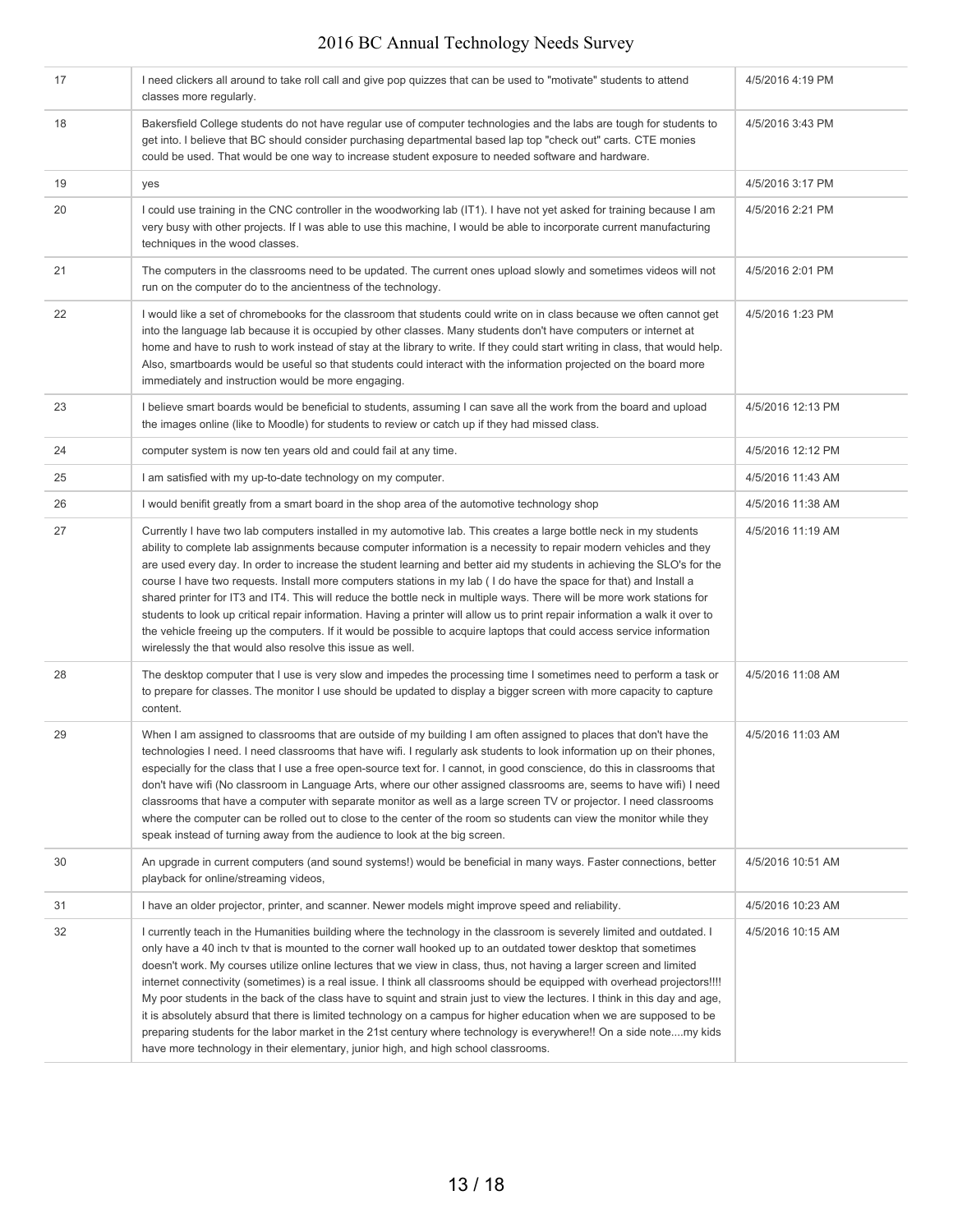| 33 | The MS building needs projectors that will project on the screen visibly when the lights are on. In the evenings,<br>professors hold lecture and lab in MS-14 (and other lab rooms as well), and the lights have to be turned off in order for<br>the students to see the projector. However, it becomes COMPLETELY dark in the room (6-9pm), and students have a<br>hard time taking notes and seeing their paper on their desk. The lights in the room really need to be kept on, however,<br>the projector is not visible with the lights on. In addition, I often times use the white board in the middle of my lecture,<br>and I or the students have to walk to the light switch and turn on and off the light throughout the entire lecture. It's<br>distracting, and it would work much better if the lights could remain on.                                                                                                                                                                                                                                                                                                                                                                                                                                                                                                                                                                                                              | 4/5/2016 9:41 AM |
|----|----------------------------------------------------------------------------------------------------------------------------------------------------------------------------------------------------------------------------------------------------------------------------------------------------------------------------------------------------------------------------------------------------------------------------------------------------------------------------------------------------------------------------------------------------------------------------------------------------------------------------------------------------------------------------------------------------------------------------------------------------------------------------------------------------------------------------------------------------------------------------------------------------------------------------------------------------------------------------------------------------------------------------------------------------------------------------------------------------------------------------------------------------------------------------------------------------------------------------------------------------------------------------------------------------------------------------------------------------------------------------------------------------------------------------------------------------|------------------|
| 34 | In the Writing Center we have 2 clunky old laptops that don't have built in cameras or micrphones, yet these are what I<br>am expected to use for online tutoring. New, faster, lighter, more current laptops would be much better.                                                                                                                                                                                                                                                                                                                                                                                                                                                                                                                                                                                                                                                                                                                                                                                                                                                                                                                                                                                                                                                                                                                                                                                                                | 4/5/2016 9:36 AM |
| 35 | My computer in my office is about 12-15 years old, while the software was updated (that was barely working 15 year<br>old software when I took this office) the computer was not. I come to work, turn on the computer, and walk around for<br>10-15 minutes while I wait for it to come on. the computer in my classroom is also very slow, old, and buggy. But then<br>again, the computer is the newest thing in my office. My chair is about 20+ years old, and the desk is about 70 years<br>old, dinged up and missing handles. Those are not typos. That is the equipment faculty gets.                                                                                                                                                                                                                                                                                                                                                                                                                                                                                                                                                                                                                                                                                                                                                                                                                                                     | 4/5/2016 9:25 AM |
| 36 | I teach in room H-15 and the only helpful technology in that classroom is a desktop and okay sized tv screen. It would<br>help tremendously if we had a projector and clicker in that classroom. There is a projector screen but no projector<br>which is necessary.                                                                                                                                                                                                                                                                                                                                                                                                                                                                                                                                                                                                                                                                                                                                                                                                                                                                                                                                                                                                                                                                                                                                                                               | 4/5/2016 8:58 AM |
| 37 | I need a large wide screen monitor.                                                                                                                                                                                                                                                                                                                                                                                                                                                                                                                                                                                                                                                                                                                                                                                                                                                                                                                                                                                                                                                                                                                                                                                                                                                                                                                                                                                                                | 4/5/2016 8:54 AM |
| 38 | training on the use of curricunet, updated Hershey system                                                                                                                                                                                                                                                                                                                                                                                                                                                                                                                                                                                                                                                                                                                                                                                                                                                                                                                                                                                                                                                                                                                                                                                                                                                                                                                                                                                          | 4/5/2016 8:25 AM |
| 39 | I teach a good amount of online classes, but my campus computer is so slow, the software so outdated, I just flat out<br>can't work there. I have to do my work at home on my real computer. The computer at work takes roughly thirty<br>seconds to load from one grading screen to the next in Moodle. That may not seem like much, but when you have 80<br>students, that's 40 minutes of lag just to grade one assignment. Totally unacceptable, and every time I've asked for a<br>newer computer I'm told flat out no. I'm not in a department that warrants new computers, so I'm forced to work from<br>home. It's not like I'm looking for Ultron powered computation. But a few sticks of ram and a newer Windows wouldn't<br>hurt.                                                                                                                                                                                                                                                                                                                                                                                                                                                                                                                                                                                                                                                                                                      | 4/5/2016 8:04 AM |
| 40 | In technical areas: technology is always changing and improving. It appears to be a challenge for the school to keep up<br>with current technology tools. We rely heavily on grants and special budgets to keep up, which is fine, until they are no<br>longer available.                                                                                                                                                                                                                                                                                                                                                                                                                                                                                                                                                                                                                                                                                                                                                                                                                                                                                                                                                                                                                                                                                                                                                                          | 4/5/2016 8:01 AM |
| 41 | Printer's for the office. Bigger budget for the office to purchase the printers.                                                                                                                                                                                                                                                                                                                                                                                                                                                                                                                                                                                                                                                                                                                                                                                                                                                                                                                                                                                                                                                                                                                                                                                                                                                                                                                                                                   | 4/5/2016 7:53 AM |
| 42 | Printers in our office are old and breaking down. We do not have the budget to replace them. Serving students is our<br>number one priority but it is hard when you can complete your work because you are sharing a printer and you have to<br>wait. More resources would be nice.                                                                                                                                                                                                                                                                                                                                                                                                                                                                                                                                                                                                                                                                                                                                                                                                                                                                                                                                                                                                                                                                                                                                                                | 4/5/2016 7:47 AM |
| 43 | Our office needs faster computers. The computers in our lobby and front counter can sometimes take process forever<br>to complete. Also, SARS grid is a horrible program. We are constantly closing the program and restarting because it<br>lags especially when there is high volume. It does not look good when you are standing there waiting for the program<br>to refresh and you have students waiting for their name to be called.                                                                                                                                                                                                                                                                                                                                                                                                                                                                                                                                                                                                                                                                                                                                                                                                                                                                                                                                                                                                         | 4/5/2016 7:41 AM |
| 44 | scanner. It would be more efficient to use a scanner to scan documents to different departments and/or staff in lieu of<br>waiting for a document to reach them 2-3 days later via on campus mail.                                                                                                                                                                                                                                                                                                                                                                                                                                                                                                                                                                                                                                                                                                                                                                                                                                                                                                                                                                                                                                                                                                                                                                                                                                                 | 4/5/2016 7:40 AM |
| 45 | Our computers are HIGHLY outdated and not efficient. There are also not enough for the amount of part-timers to use<br>in the workroom/part-timer room. The COWS are also HIGHLY outdated and not well maintained. They are dusty,<br>dirty, and auto update at the wrong time (when you are trying to get class going and the computer is taking too long to<br>update). This semester I have an Americans w/Disability Act issue and I have not received the response necessary to<br>ensure compliance with ADA for a hearing impaired student. Chris has been responsive when I call but this is an issue<br>that Tech Admin needs to make sure is handled, not the band aids that Chris has been working hard to help me<br>resolve the issue. I also believe that the computers in professor offices and classrooms should receive a regular<br>semester check. If personnel is an issue, then additional personnel or student helpers with the knowledge should be<br>hired. My husband is a firefighter and they regularly go around to check and test all the fire hydrants to make sure they<br>are functioning and I believe this is what should be done at BC, all computers receive a regular semester check to<br>make sure they are functioning well. Why? Because computers are the tools that professors use to fulfill their part of<br>BC's mission. Effective teaching comes with effective and efficient tools to do the job. | 4/5/2016 7:38 AM |
| 46 | Computers on a 3-5 year hardware replacement plan. I think that faculty want the newest and latest - we need to be<br>able to support that request - and have the knowledge base to do so.                                                                                                                                                                                                                                                                                                                                                                                                                                                                                                                                                                                                                                                                                                                                                                                                                                                                                                                                                                                                                                                                                                                                                                                                                                                         | 4/5/2016 7:26 AM |
| 47 | Computer keeps hanging up in all software. Once it is locked I have to wait until it decides to allow me access again.<br>Computer has been reloaded and still not sure why it hangs up.                                                                                                                                                                                                                                                                                                                                                                                                                                                                                                                                                                                                                                                                                                                                                                                                                                                                                                                                                                                                                                                                                                                                                                                                                                                           | 4/5/2016 7:24 AM |
|    |                                                                                                                                                                                                                                                                                                                                                                                                                                                                                                                                                                                                                                                                                                                                                                                                                                                                                                                                                                                                                                                                                                                                                                                                                                                                                                                                                                                                                                                    |                  |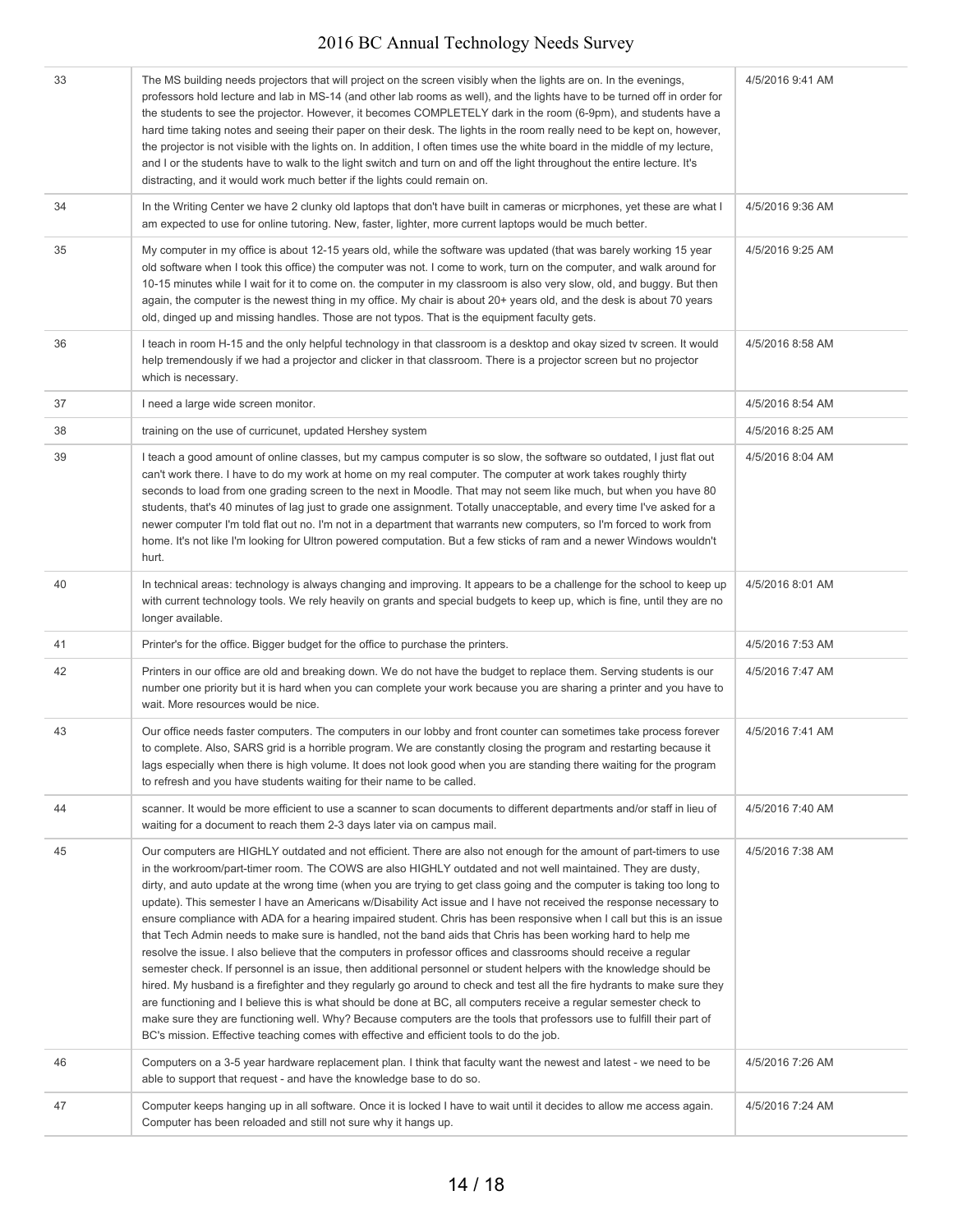#### **Q7 If you think BC as a whole would benefit from new technology, please explain. (Please be specific: what technology do you think should be obtained? How would that technology help BC achieve its goals? How is it different from technology currently in use?)**

**Answered: 33 Skipped: 68**

| #              | <b>Responses</b>                                                                                                                                                                                                                                                                                                                                                                                                                                                                                                                                                                                                                                                        | <b>Date</b>       |
|----------------|-------------------------------------------------------------------------------------------------------------------------------------------------------------------------------------------------------------------------------------------------------------------------------------------------------------------------------------------------------------------------------------------------------------------------------------------------------------------------------------------------------------------------------------------------------------------------------------------------------------------------------------------------------------------------|-------------------|
| $\mathbf{1}$   | I believe the faculty could benefit from dual monitors, monitors, as well as training in using edevices in the classroom.                                                                                                                                                                                                                                                                                                                                                                                                                                                                                                                                               | 4/13/2016 2:59 PM |
| $\overline{2}$ | Having access to the Open Internet is good. Is it available everywhere on campus?? Or only at certain 'hot spots'?                                                                                                                                                                                                                                                                                                                                                                                                                                                                                                                                                      | 4/7/2016 3:54 PM  |
| 3              | In an ideal world (I know this would be prohibitively expensive) we would have electronic locks on the doors and key<br>card access so that teachers and staff access could be updated immediately and it would eliminate the problems of<br>teachers leaving doors open. I would think it would help monitor when break-ins happen, hopefully preventing some of<br>the problems of equipment theft we've had in the past. Wireless access to projectors so one could present images and<br>slides from a tablet might be valuable as well.                                                                                                                            | 4/7/2016 2:01 PM  |
| 4              | Like most of us, I would like to see our labs and classrooms outfitted with the most up-to-date technology. I realize that<br>is not entirely possible. As long as we continue to equip as many classrooms as possible with monitors and computers,<br>I'm satisfied.                                                                                                                                                                                                                                                                                                                                                                                                   | 4/7/2016 12:10 PM |
| 5              | Faster campus network would make it faster for BC employees and students to access the internet and access<br>network drives.                                                                                                                                                                                                                                                                                                                                                                                                                                                                                                                                           | 4/7/2016 8:13 AM  |
| 6              | I think we'd benefit from technology upgrades in some of our primary shared meeting spaces: -TVs in large conference<br>rooms with TVs for projection -Fireside Room needs mounted projectors and ideally 2 screens -All classrooms should<br>have mounted projectors                                                                                                                                                                                                                                                                                                                                                                                                   | 4/6/2016 8:03 PM  |
| $\overline{7}$ | I think BC would benefit from upgrading from Banner to an ERP system that's fully integrated with purchasing,<br>HR/payroll, A/R, AP, etc. It would help improve efficiencies by streamlining processes, and improve reporting.<br>Additionally, I feel BC would benefit from utilizing a tool such as SharePoint for working documents. Currently,<br>documents are emailed back and forth and multiple parties may be working on the same document in separate files.<br>This causes confusion related to version history and data integrity. Utilizing a tool like SharePoint would allow for<br>tracking version history and maintaining "one source of the truth." | 4/6/2016 5:02 PM  |
| 8              | BC needs to ensure that the adoption of e-lumen is seamless and ensure a smooth implementation. It is vital for<br>college committee work to continueassessment, program review, curriculum. Without an updated system, we will<br>continue to rely on excel spreadsheets which have become cumbersome and do not allow for the creation of reports or<br>disaggregation of the data.                                                                                                                                                                                                                                                                                   | 4/6/2016 2:44 PM  |
| 9              | docureaders/ document cam? are helpful in showing students parts of the text, instructional aides, or pictures that may<br>be difficult to download into a powerpoint. They can also be used to illustrate samples of student work                                                                                                                                                                                                                                                                                                                                                                                                                                      | 4/6/2016 11:03 AM |
| 10             | Yes I believe BCB will benefit from new technology such as faster computer systems and newer computers. This will<br>make work both for students and staff for efficiently. Computers and computer systems currently used are not very<br>efficient in term of time which lead to non-efficient work at least for the MESA center were we are constantly having<br>our computer out of service, our printer suddenly unavailable from our computers (impairs work), email system not<br>sending or receiving all messages or/and sending and receiving the messages late.                                                                                               | 4/6/2016 9:37 AM  |
| 11             | We need to get COGNOS implemented and available to a wide range of users.                                                                                                                                                                                                                                                                                                                                                                                                                                                                                                                                                                                               | 4/6/2016 4:41 AM  |
| 12             | I think the clickers that are so often in use should be adopted school-wide. Agree on a solution, and then use it for all.<br>They are great, but it's hard to have so many different ones.                                                                                                                                                                                                                                                                                                                                                                                                                                                                             | 4/5/2016 5:40 PM  |
| 13             | I know BC plans for technology replacement but this is imperative that it continue so classrrom and office computers<br>are regularly replaced and current with the latest technology.                                                                                                                                                                                                                                                                                                                                                                                                                                                                                  | 4/5/2016 4:33 PM  |
|                |                                                                                                                                                                                                                                                                                                                                                                                                                                                                                                                                                                                                                                                                         |                   |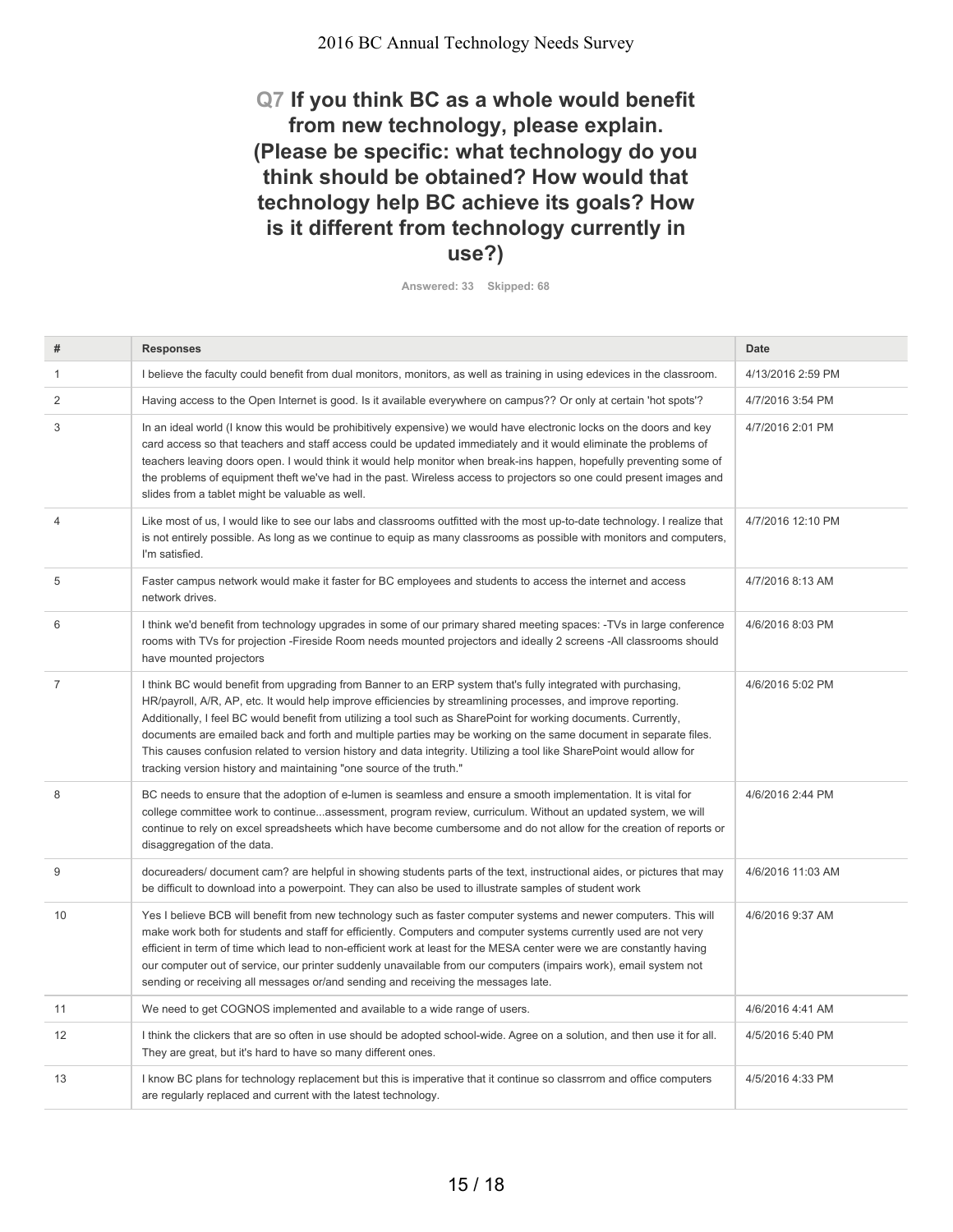| 14 | Bakersfield College needs to explore some cloud storage options. I would like to be able to store my teaching files in<br>the cloud so I can open them up on any machine. I would like to do this with out having to access a web site and<br>downloading the file to use, making changes and re-uploading the new version. Syncing files in the could is a more<br>efficient way of getting work done!                                                                                                                                                                                                                                                                                                                                                                                                                                                                                                                                                                    | 4/5/2016 3:43 PM  |
|----|----------------------------------------------------------------------------------------------------------------------------------------------------------------------------------------------------------------------------------------------------------------------------------------------------------------------------------------------------------------------------------------------------------------------------------------------------------------------------------------------------------------------------------------------------------------------------------------------------------------------------------------------------------------------------------------------------------------------------------------------------------------------------------------------------------------------------------------------------------------------------------------------------------------------------------------------------------------------------|-------------------|
| 15 | yes                                                                                                                                                                                                                                                                                                                                                                                                                                                                                                                                                                                                                                                                                                                                                                                                                                                                                                                                                                        | 4/5/2016 3:17 PM  |
| 16 | Less class time would be used waiting for things to load for one!                                                                                                                                                                                                                                                                                                                                                                                                                                                                                                                                                                                                                                                                                                                                                                                                                                                                                                          | 4/5/2016 2:01 PM  |
| 17 | Smartboards, shortthrow projectors, and document cameras in every classroom if they aren't already. Sets of<br>chromebooks or laptops for instructors to use.                                                                                                                                                                                                                                                                                                                                                                                                                                                                                                                                                                                                                                                                                                                                                                                                              | 4/5/2016 1:23 PM  |
| 18 | I believe it is already beneficial today and we have come a long way from me being here 24 years. Willing to learn<br>more.                                                                                                                                                                                                                                                                                                                                                                                                                                                                                                                                                                                                                                                                                                                                                                                                                                                | 4/5/2016 11:43 AM |
| 19 | To attract new students today technology is needed.                                                                                                                                                                                                                                                                                                                                                                                                                                                                                                                                                                                                                                                                                                                                                                                                                                                                                                                        | 4/5/2016 11:38 AM |
| 20 | WIFI EVERYWHERE!!!!!!!!!!!!!!!!!!!!! We are being asked to use open source and/or cheaper electronic versions of<br>textbooks but our wifi is so spotty and nonexistent across large portions of our campus for these options to be truly<br>viable for our students. Students who buy eversions of their textbooks are currently left at a disadvantage in too many<br>classrooms when their instructors ask them to get out their textbooks during class. Instructors who currently use free<br>open-source texts often have to change classrooms several times in a semester in order to find a classroom where<br>the wifi coverage is acceptable for the needs of the course. I, personally, had to try 3 different classrooms last fall for<br>one of my night classes. If we are truly to become a campus that offers open source texts for our students WE MUST<br>HAVE EXCEPTIONAL WIFI WITH COMPLETE COVERAGE EVERYWHERE. Yes. I'm yelling. This really matters. | 4/5/2016 11:03 AM |
| 21 | Faculty may benefit from the use of tablets, as the technology is portable and powerful. Would let instructors<br>communicate info to students anywhere or on the go, and would allow for work anytime/anywhere.                                                                                                                                                                                                                                                                                                                                                                                                                                                                                                                                                                                                                                                                                                                                                           | 4/5/2016 10:51 AM |
| 22 | Again, I reiterate that every classroom should be equipped with overhead projectors that can can be used for both film<br>and internet.                                                                                                                                                                                                                                                                                                                                                                                                                                                                                                                                                                                                                                                                                                                                                                                                                                    | 4/5/2016 10:15 AM |
| 23 | Habits of Mind has an app. SGA has an app. Shouldn't we think about investing in a more holistic app that could<br>house many of the overlapping features of some of these smaller ones?                                                                                                                                                                                                                                                                                                                                                                                                                                                                                                                                                                                                                                                                                                                                                                                   | 4/5/2016 9:36 AM  |
| 24 | Like many instructors, I use power point all the time, show lots of clips, stream movies, access interactive websites<br>(old computers hate those), and answer email all day long. As well as try to post things on Inside BC for students<br>(sites, movies, etc). Some assignments require students to access websites or movies, and my new text for fall has<br>many online components I'll bring up in the classroom. Sonewer technology allows me to better communicate and<br>connect with students from my office, and increases their understanding of material (and student success) by my being<br>able to quickly (and without glitches) access websites and videos in the classroom. Now I have to finish getting clips<br>into power point and answer a bunch of email.                                                                                                                                                                                     | 4/5/2016 9:25 AM  |
| 25 | The technology I have is sufficient for my job. I'm sure there are others that are more "techie" and would benefit from<br>new technology.                                                                                                                                                                                                                                                                                                                                                                                                                                                                                                                                                                                                                                                                                                                                                                                                                                 | 4/5/2016 9:15 AM  |
| 26 | Zoom-- to help with student video conferencing/ hw assistance for commuter students.                                                                                                                                                                                                                                                                                                                                                                                                                                                                                                                                                                                                                                                                                                                                                                                                                                                                                       | 4/5/2016 9:05 AM  |
| 27 | BC would be able to better achieve its goals if modern technology was placed in the Humanities classrooms as this<br>would allow faculty to use more advanced technology to teach BC students via various teaching strategies.                                                                                                                                                                                                                                                                                                                                                                                                                                                                                                                                                                                                                                                                                                                                             | 4/5/2016 8:58 AM  |
| 28 | Automatically Updated Internet browsers and campus wide software (Microsoft office)                                                                                                                                                                                                                                                                                                                                                                                                                                                                                                                                                                                                                                                                                                                                                                                                                                                                                        | 4/5/2016 8:53 AM  |
| 29 | The classrooms with computers are old and take forever to boot up. The business area has some of the slowest<br>computers on campus and they should be the fastest. During flex week last year it took almost 15 minutes to get the<br>computers up and going before the session could start. That is too long.                                                                                                                                                                                                                                                                                                                                                                                                                                                                                                                                                                                                                                                            | 4/5/2016 7:47 AM  |
| 30 | I think more real time software. Sometimes a student has to refer to their information the next day for accurate<br>information.                                                                                                                                                                                                                                                                                                                                                                                                                                                                                                                                                                                                                                                                                                                                                                                                                                           | 4/5/2016 7:41 AM  |
| 31 | scanners - please see note above                                                                                                                                                                                                                                                                                                                                                                                                                                                                                                                                                                                                                                                                                                                                                                                                                                                                                                                                           | 4/5/2016 7:40 AM  |
| 32 | To fulfill the mission, vision, and core values of the college.                                                                                                                                                                                                                                                                                                                                                                                                                                                                                                                                                                                                                                                                                                                                                                                                                                                                                                            | 4/5/2016 7:38 AM  |
| 33 | Update the projectors every 3-5 years as well. This would help us have the brightest and newest in the classrooms.                                                                                                                                                                                                                                                                                                                                                                                                                                                                                                                                                                                                                                                                                                                                                                                                                                                         | 4/5/2016 7:26 AM  |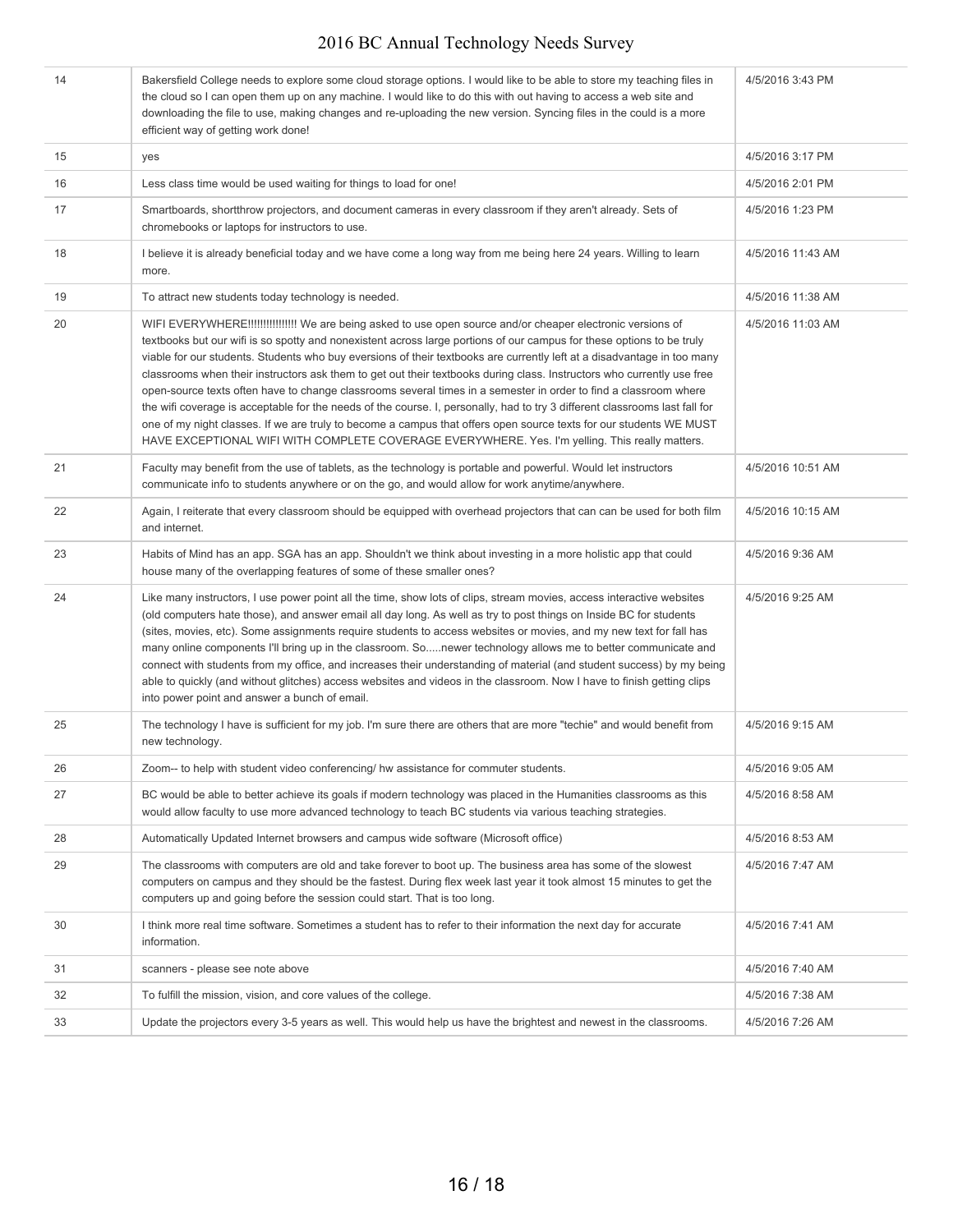#### **Q8 If you have another concern about the technology used at Bakersfield College that needs further explanation, please explain in the provided space.**

**Answered: 23 Skipped: 78**

| #  | <b>Responses</b>                                                                                                                                                                                                                                                                                                                                                                                                                                                                                                                                                                                                                                                                                                                                                                                                                                                                                      | Date               |
|----|-------------------------------------------------------------------------------------------------------------------------------------------------------------------------------------------------------------------------------------------------------------------------------------------------------------------------------------------------------------------------------------------------------------------------------------------------------------------------------------------------------------------------------------------------------------------------------------------------------------------------------------------------------------------------------------------------------------------------------------------------------------------------------------------------------------------------------------------------------------------------------------------------------|--------------------|
| 1  | I believe that BC could benefit to purchasing sets of clickers or edevices for students to check out. Similar to using the<br>Texas Instrument calculators. The students are using funds to purchase items that differ from each class-iclicker,<br>pulse, turning point and more. If we can guarantee high speed internet, we could use ipods, or edevices in all the<br>classes and bypass clickers. I use technology in my class, mainly through smartphones. I find that wifi access is<br>sometimes a problem. The students like using their edevices and for those who don't have themit would be good to<br>have a place to check them out. Ipods are not costly and use wifi. Having good wifi throughout the campus and access<br>to renting ipods/edevices would be a great way to bridge the digital divide and address issues now with using<br>technology and teaching issues.           | 4/13/2016 2:59 PM  |
| 2  | I am computer illiterate. I get by well enough to teach my class but I am not confident to try out new ideas. I ask for<br>assistance when needed but embarrass when I can't explain what I really need to improve computer/projector skills.<br>However, inadequate as I am I still feel I do well when teaching my class.                                                                                                                                                                                                                                                                                                                                                                                                                                                                                                                                                                           | 4/12/2016 12:52 PM |
| 3  | The wifi signal on the second floor of the LA building is really slow. It makes it difficult for me to operate at the speed<br>with the class that is required to maintain attention. Also, in limits students' abilities to keep up if we are looking things<br>up as a class.                                                                                                                                                                                                                                                                                                                                                                                                                                                                                                                                                                                                                       | 4/9/2016 9:17 PM   |
| 4  | Computer systems are to slow.                                                                                                                                                                                                                                                                                                                                                                                                                                                                                                                                                                                                                                                                                                                                                                                                                                                                         | 4/7/2016 11:26 PM  |
| 5  | When a job is started, it should be completed. I teach in the Humanities building, and the monitors are still not<br>mounted on the wall brackets. Freeing up the tabletop would really help.                                                                                                                                                                                                                                                                                                                                                                                                                                                                                                                                                                                                                                                                                                         | 4/7/2016 12:10 PM  |
| 6  | None                                                                                                                                                                                                                                                                                                                                                                                                                                                                                                                                                                                                                                                                                                                                                                                                                                                                                                  | 4/6/2016 5:02 PM   |
| 7  | I think that all of our classrooms need to have projectors and internet access.                                                                                                                                                                                                                                                                                                                                                                                                                                                                                                                                                                                                                                                                                                                                                                                                                       | 4/6/2016 11:47 AM  |
| 8  | We have document cameras recently installed in H7 and H2, but they are unable to be used with the projector<br>because there is not a button on the control panel for them. The usual spot for the document camera button is filled<br>with a "mute" button.                                                                                                                                                                                                                                                                                                                                                                                                                                                                                                                                                                                                                                          | 4/6/2016 10:43 AM  |
| 9  | I am always amazed how quickly and efficiently the few IT staff we have on BC campus are able to provided the level<br>of service they do. An incredible team of individuals!                                                                                                                                                                                                                                                                                                                                                                                                                                                                                                                                                                                                                                                                                                                         | 4/6/2016 8:24 AM   |
| 10 | We need more timely support from It Downtown. Little things like adding one Banner form to an ODS report or adding<br>one item to validation tale can take weeks.                                                                                                                                                                                                                                                                                                                                                                                                                                                                                                                                                                                                                                                                                                                                     | 4/6/2016 4:41 AM   |
| 11 | BC should consider adding the macintosh to computers that faculty can use. The option would be beneficial                                                                                                                                                                                                                                                                                                                                                                                                                                                                                                                                                                                                                                                                                                                                                                                             | 4/5/2016 3:43 PM   |
| 12 | Please continue to have workshops for Staff on Microsoft office, word, excel, access and powerpoint.                                                                                                                                                                                                                                                                                                                                                                                                                                                                                                                                                                                                                                                                                                                                                                                                  | 4/5/2016 11:43 AM  |
| 13 | The laptops in SS 206 apparently need wi-fi access (laptop cart has been in the classroom since Fall 2015, but not<br>useable). If those were working, my students would use them almost every day for in-class activities directly related to<br>SLOs. Work orders have been submitted for many months.                                                                                                                                                                                                                                                                                                                                                                                                                                                                                                                                                                                              | 4/5/2016 11:27 AM  |
| 14 | This is a small item, but I use My BanWeb a lot and would much appreciate having a longer period of time before it<br>times out. It may be in the middle of something and have a student walk in and then I get timed out.                                                                                                                                                                                                                                                                                                                                                                                                                                                                                                                                                                                                                                                                            | 4/5/2016 11:01 AM  |
| 15 | While I'm satisfied with the caliber of IT supervisors on campus and at the district who I've worked with, it needs to be<br>brought out in the open and made clear to administrators that we do not have lower ranking IT staff that are equal to<br>the job. There is a cost in terms of lost productivity and reputation to the school when we staff the IT department with<br>people who do not have the aptitude, training, expertise and interpersonal skills that are needed to do the work. This is<br>a reality, it is not a convenient reality, nor is a reality that is cheap to fix. We have many highly tech savvy instructors<br>who based on numerous disappointments in the classroom have become afraid to use technology - that is wrong.<br>There is a root cause issue, and until it is dealt with at a high level, faculty and students can only expect mediocre IT<br>services. | 4/5/2016 9:51 AM   |